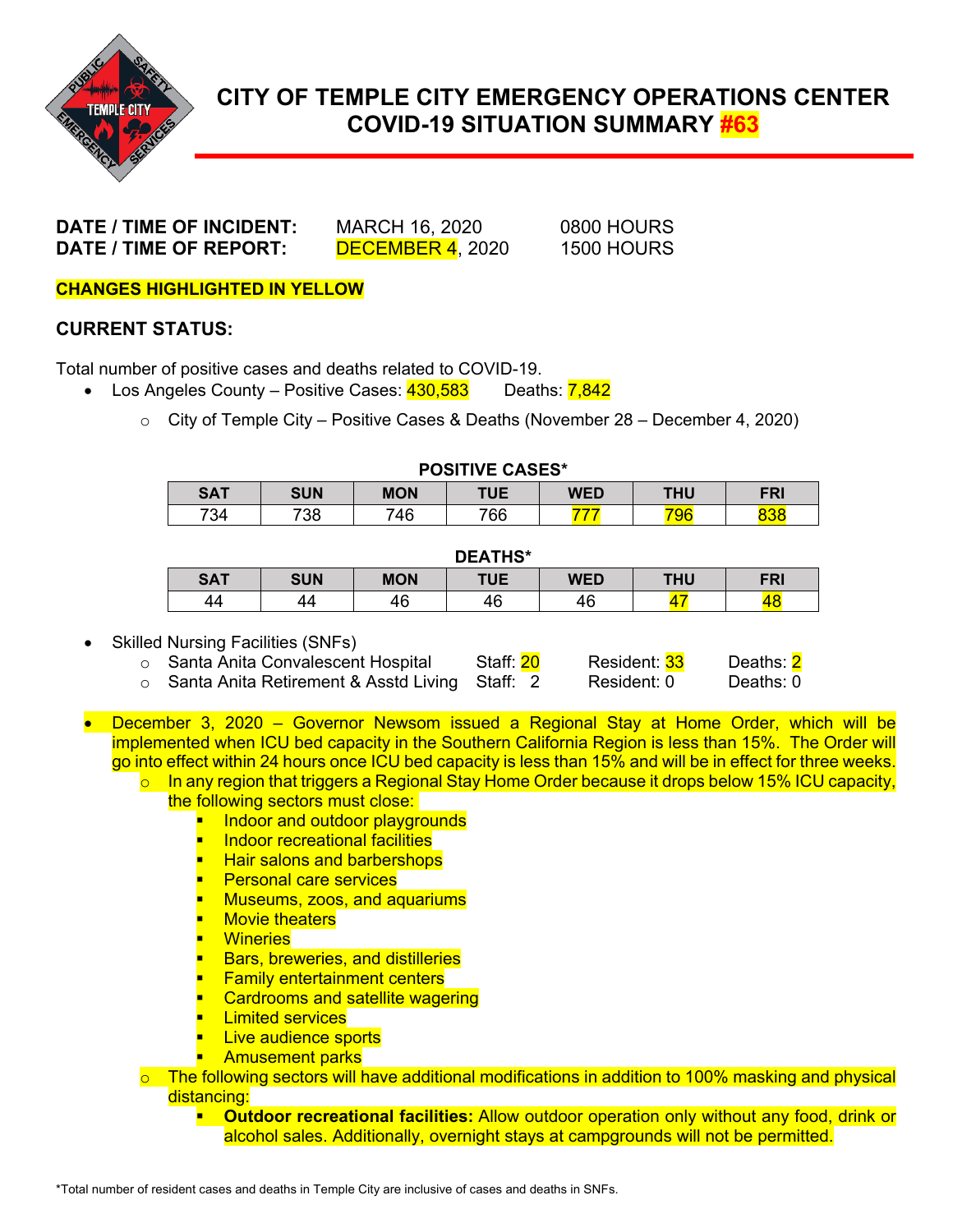- **Retail:** Allow indoor operation at 20% capacity with entrance metering and no eating or drinking in the stores. Additionally, special hours should be instituted for seniors and others with chronic conditions or compromised immune systems.
- **Shopping centers**: Allow indoor operation at 20% capacity with entrance metering and no eating or drinking in the stores. Additionally, special hours should be instituted for seniors and others with chronic conditions or compromised immune systems.
- **Hotels and lodging:** Allow to open for critical infrastructure support only.
- **Restaurants:** Allow only for take-out, pick-up, or delivery.
- **Dffices:** Allow remote only except for critical infrastructure sectors where remote working is not possible.
- **Places of worship and political expression:** Allow outdoor services only.
- **Entertainment production including professional sports:** Allow operation without live audiences. Additionally, testing protocol and "bubbles" are highly encouraged.
- The following sectors are allowed to remain open when a remote option is not possible with appropriate infectious disease preventative measures including 100% masking and physical distancing:
	- **Critical infrastructure**
	- **B** Schools
	- **Non-urgent medical and dental care**
	- **Child care and pre-K**
- The Los Angeles County Health Officer issued the Temporary Targeted Safer at Home Health Officer Order for Control of COVID-19: Tier 1 Substantial Surge Response. The Order is effective November 30 – December 20, 2020 and includes the following modifications:
	- $\circ$  Gatherings: All public and private gatherings with individuals not in your household are prohibited, except for church services and protests, which are constitutionally protected rights.
	- o Occupancy limits at various businesses; all individuals at these sites are required to wear *face coverings and keep at least 6 feet of distance*:
		- Essential retail 35% maximum occupancy<br>■ Non-essential retail (includes indoor malls) –
		- Non-essential retail (includes indoor malls) 20% maximum occupancy
		- **Personal care services 20% maximum occupancy**
		- **Libraries 20% maximum occupancy**
		- **Fitness centers operating outdoors 50% maximum occupancy**
		- Museums galleries, zoos, aquariums, botanical gardens operating outdoors 50% maximum occupancy
		- Mini-golf, batting cages, go-kart racing operating outdoors 50% maximum occupancy

o Outdoor recreation activities all which *require face coverings (except for swimming) and distancing*:

- Beaches, trails, and parks remain open; gatherings at these sites with members outside your household are prohibited.
- Golf courses, tennis courts, pickleball, archery ranges, skate parks, bike parks, and community gardens remain open for individuals or members of a single household. Pools that serve more than one household may open only for regulated lap swimming with one person per lane.
- Drive-in movies/events/car parades are permitted provided occupants in each car are members of one household.
- $\circ$  All schools and day camps remain open adhering to re-opening protocols. K-12 Schools and Day Camps with an outbreak (3 cases or more over 14 days) should close for 14 days.
- o Closed non-essential businesses/activities:<br>■ Plavarounds (with the exception of p
	- Playgrounds (with the exception of playgrounds at childcare and schools)
	- Cardrooms
- The City Manager ordered all city employees to work from home until December 21, 2020, except:
	- $\circ$  Office Staff May report to work if necessary, with approval of their supervisor, and per the staggered work schedule.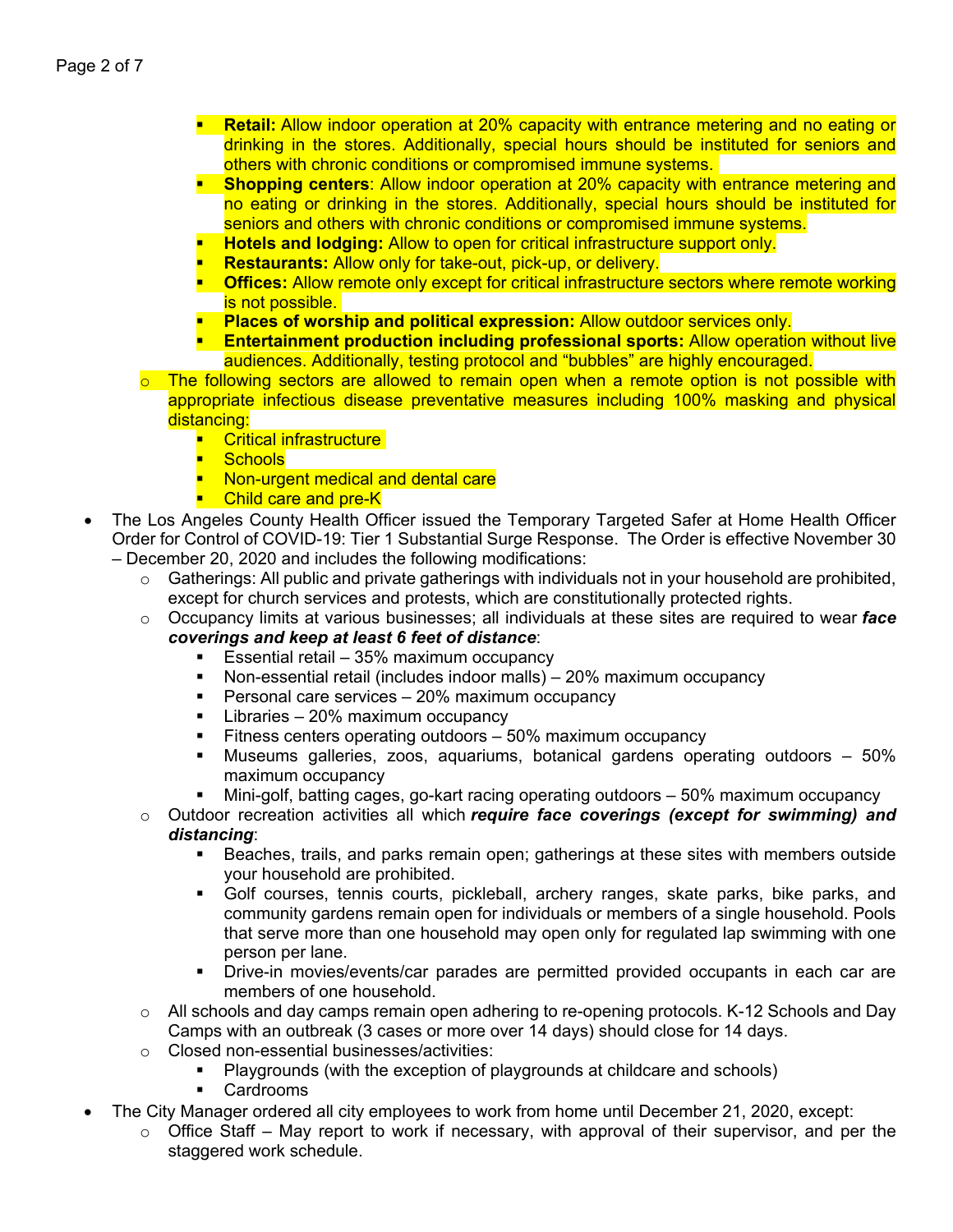- $\circ$  Field Staff Reporting to work on their regular work days, but leaving as soon as essential work (work orders and scheduled maintenance) is completed.
- City Hall is closed to the public until December 21, 2020.
- All city employees are on paid administrative leave until January 31, 2021, except employees performing essential tasks or functions. Senior Recreation Leaders and Recreation Leaders are only paid for actual hours worked.
- The City Emergency Operations Center (EOC) is remotely activated at Level 3 (lowest level).
- Enforcement of the overnight parking restriction is suspended until further notice.
- Senior Meal Program Meals are being delivered by Parks & Recreation staff every Tuesday. Each senior receives 8 meals for the week.
	- o December 1, 2020 880 meals delivered to 110 seniors.

### **CITY FACILITIES:**

All city facilities remain closed to the public until further notice.

- City Hall Closed
- Civic Center/Council Chambers Closed
- Live Oak Park (LOP) Community Center Closed
- LOP Annex Closed
- Live Oak Park
	- o Baseball field Closed
	- $\circ$  Softball field Closed
	- o Basketball courts Closed
	- o Picnic shelters Closed
	- o *Tennis courts – Open*
	- o Playground Closed
- Temple City Park
	- o Picnic shelter Closed
	- o Playground Closed

### **CITY EVENTS & PROGRAMS:**

All in-person city programs and events are cancelled until further notice.

- Holiday Cheer in Temple City Vehicle Parade Cancelled
- P&R Youth Sports Programs Cancelled

## **TEMPLE CITY UNIFIED SCHOOL DISTRICT (TCUSD):**

• TCUSD began distance learning on August 26, 2020.

### **PROCLAMATIONS AND EXECUTIVE ORDERS:**

- December 3, 2020 Governor Newsom issued a Regional Stay at Home Order, which will be implemented when ICU bed capacity in the Southern California Region is less than 15%. The Order will go into effect within 24 hours once ICU bed capacity is less than 15% and will be in effect for three weeks.
	- $\circ$  In any region that triggers a Regional Stay Home Order because it drops below 15% ICU capacity, the following sectors must close: Indoor and outdoor playgrounds; Indoor recreational facilities; Hair salons and barbershops; Personal care services; Museums, zoos, and aquariums; Movie theaters; Wineries; Bars, breweries, and distilleries; Family entertainment centers; Cardrooms and satellite wagering; Limited services; Live audience sports; Amusement parks.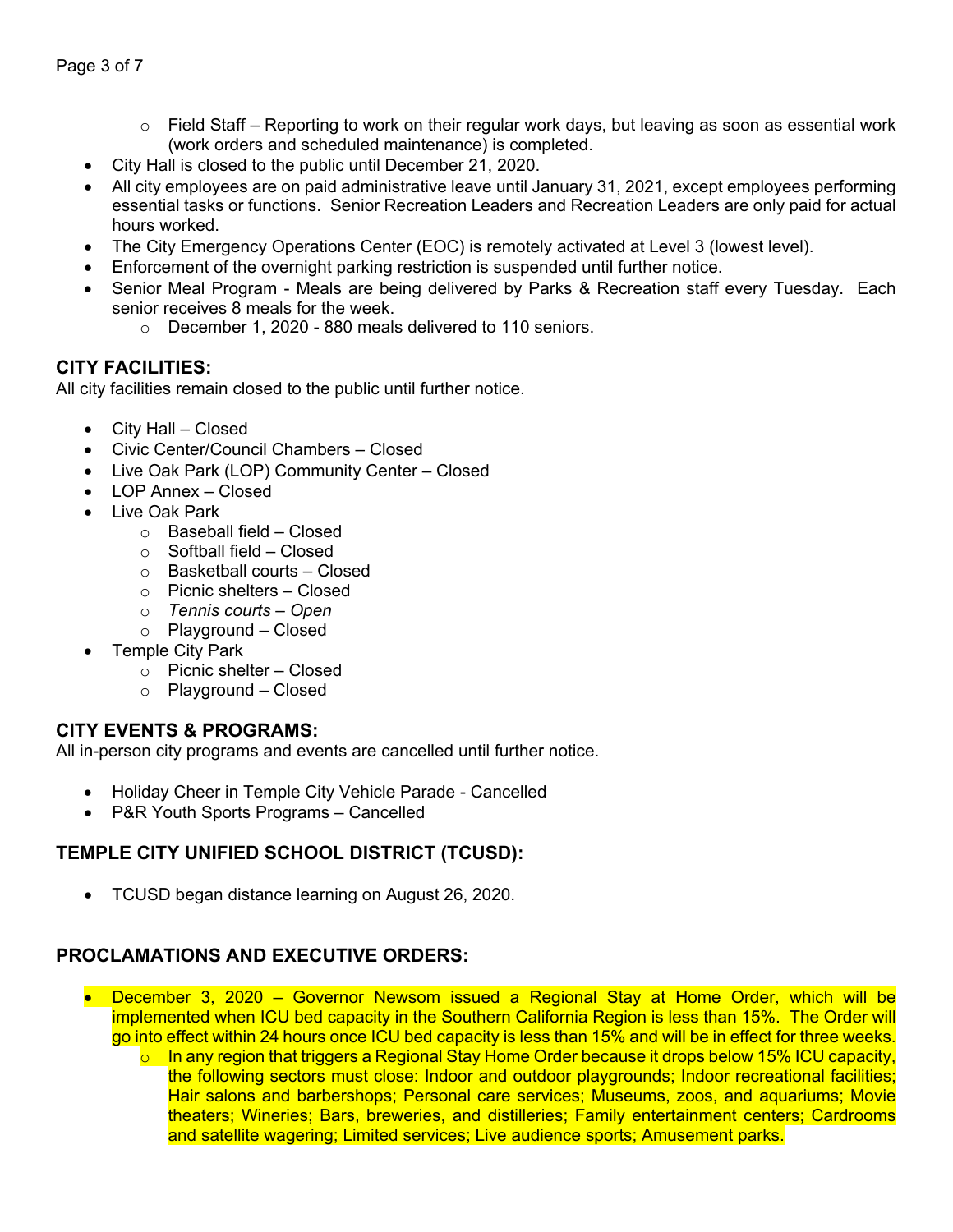- $\circ$  The following sectors will have additional modifications in addition to 100% masking and physical distancing: **Outdoor recreational facilities:** Allow outdoor operation only without any food, drink or alcohol sales. Additionally, overnight stays at campgrounds will not be permitted; **Retail:** Allow indoor operation at 20% capacity with entrance metering and no eating or drinking in the stores. Additionally, special hours should be instituted for seniors and others with chronic conditions or compromised immune systems; **Shopping centers**: Allow indoor operation at 20% capacity with entrance metering and no eating or drinking in the stores. Additionally, special hours should be instituted for seniors and others with chronic conditions or compromised immune systems; **Hotels and lodging:** Allow to open for critical infrastructure support only; **Restaurants:** Allow only for take-out, pick-up, or delivery; **Offices:** Allow remote only except for critical infrastructure sectors where remote working is not possible; **Places of worship and political expression:** Allow outdoor services only; **Entertainment production including professional sports:** Allow operation without live audiences. Additionally, testing protocol and "bubbles" are highly encouraged.
- $\circ$  The following sectors are allowed to remain open when a remote option is not possible with appropriate infectious disease preventative measures including 100% masking and physical distancing: Critical infrastructure; Schools; Non-urgent medical and dental care; Child care and pre-K.
- November 28, 2020 The Los Angeles County Health Officer issued the Temporary Targeted Safer at Home Health Officer Order for Control of COVID-19: Tier 1 Substantial Surge Response. The Order is effective November 30 – December 20, 2020 and includes the following modifications:
	- o All public and private gatherings with individuals not in your household are prohibited, except for church services and protests, which are constitutionally protected rights.
	- o Occupancy limits at various businesses; all individuals at these sites are required to wear *face coverings and keep at least 6 feet of distance*: Essential retail – 35% maximum occupancy Non-essential retail (includes indoor malls) – 20% maximum occupancy; Personal care services – 20% maximum occupancy; Libraries – 20% maximum occupancy; Fitness centers operating outdoors – 50% maximum occupancy; Museums galleries, zoos, aquariums, botanical gardens operating outdoors – 50% maximum occupancy; Mini-golf, batting cages, go-kart racing operating outdoors – 50% maximum occupancy.
	- o Outdoor recreation activities all which *require face coverings (except for swimming) and*  distancing; Beaches, trails, and parks remain open; gatherings at these sites with members outside your household are prohibited; Golf courses, tennis courts, pickleball, archery ranges, skate parks, bike parks, and community gardens remain open for individuals or members of a single household. Pools that serve more than one household may open only for regulated lap swimming with one person per lane; Drive-in movies/events/car parades are permitted provided occupants in each car are members of one household.
	- $\circ$  All schools and day camps remain open adhering to re-opening protocols. K-12 Schools and Day Camps with an outbreak (3 cases or more over 14 days) should close for 14 days.
	- $\circ$  Closed non-essential businesses/activities; Playgrounds (with the exception of playgrounds at childcare and schools); Cardrooms.
- November 24, 2020, The City Manager ordered all city employees to work from home until December 21, 2020. Office Staff – May report to work if necessary, with approval of their supervisor, and per the staggered work schedule. Field Staff – Reporting to work on their regular work days, but leaving as soon as essential work (work orders and scheduled maintenance) is completed. City Hall is closed to the public until December 21, 2020.
- November 19, 2020 The Los Angeles County Health Officer revised the Safer at Work and in The Community Order to do the following: Limit the number of persons at private outdoor gatherings to 15 persons, all from a maximum of three different households: Limit number of customers at outdoor restaurants, breweries, and wineries to 50% of the establishment's outdoor capacity. Restaurants, breweries and wineries may not open for in-person outdoor dining and wine services, between the hours of 10:00 p.m. and 6:00 a.m., but may continue to serve food for delivery, drive-thru, and carry out, during the time closed for in-person dining; Limit the number of customers at outdoor Cardrooms, Miniature Golf,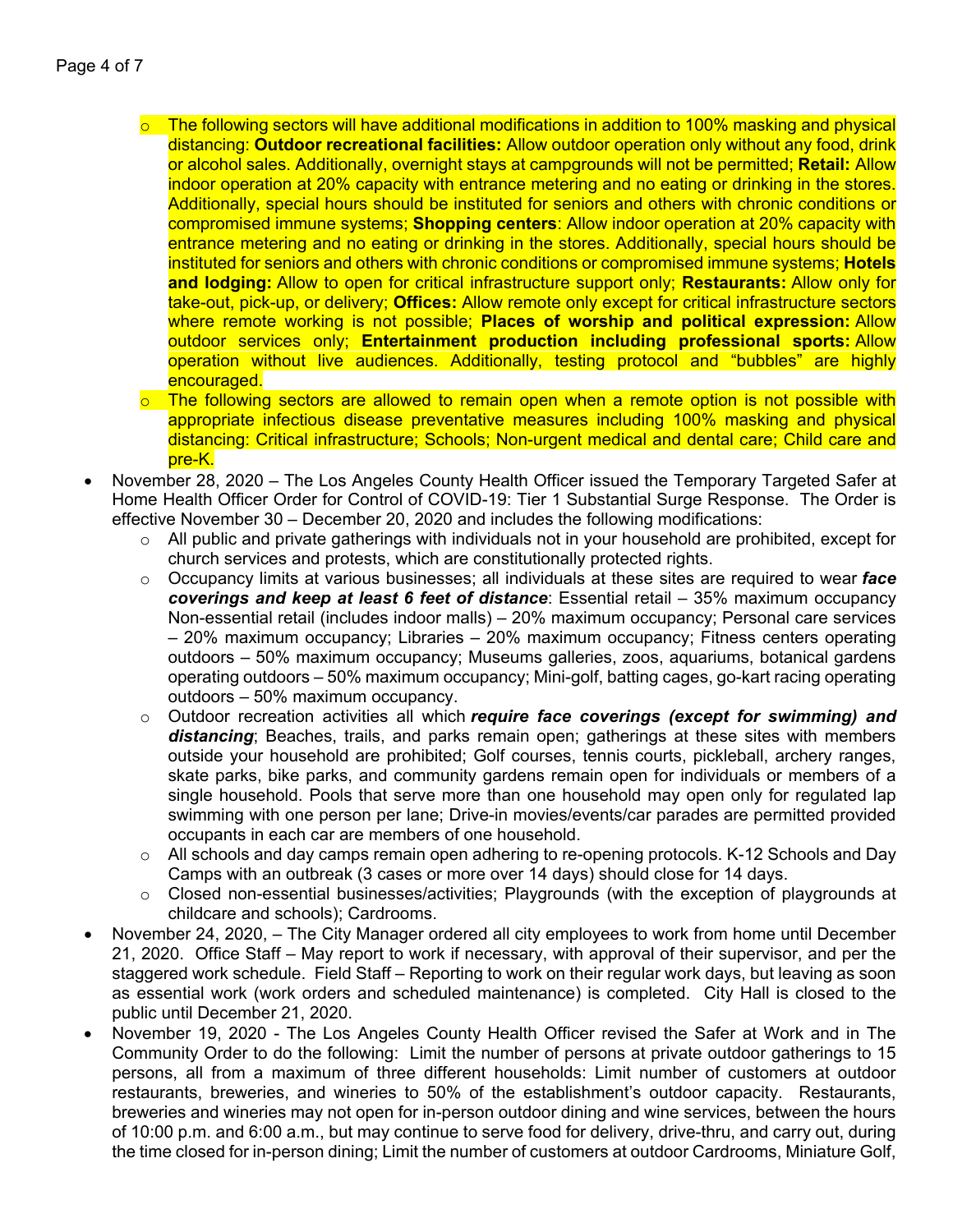Batting Cages, and Go Cart Racing to 50% of the establishment's outdoor capacity; Limit the number of persons at indoor operations for retail, office, and personal care to 25% capacity. Require face coverings to be worn by customers at all times while at Personal Care Establishments; Clarify that an essential business must comply with the Social (Physical) Distancing Protocol and all other applicable protocols for its business sector; Specify the type of retail food markets that must comply with the new Protocols for Grocery Stores and Retail Food Markets.

- November 4, 2020 The City Council extended paid administrative leave for all city employees until January 31, 2021, except employees performing essential tasks or functions. Senior Recreation Leaders and Recreation Leaders are only paid for actual hours worked.
- October 23, 2020 The Los Angeles County Health Officer revised the Safer at Work and in The Community Order to: Permit batting cages, miniature golf and go cart racing to operate outside only. Arcades and other indoor family entertainment operations remain closed; Permit personal care establishments to offer services indoors with modifications; Clarify permitted food services at Indoor Malls and Shopping Centers; Increase the percentage of students with IEPs and ELs, and other high need students allowed at any one time ton a K-12 campus from 10% to 25%; Permit schools to reopen TK-2<sup>nd</sup> Grades for classroom instruction only with a waiver application approved by LACoDPH.
- October 14, 2020 The Los Angeles County Health Officer revised the Safer at Work and in The Community Order to allow: Private gatherings of persons from no more than 3 households. Private gatherings must be held outside and should be limited to two hours or less. Attendees must follow physical distancing and hand hygiene protocols.
- October 6, 2020 The Los Angeles County Health Officer revised the Safer at Work and in The Community Order to allow: Outdoor dining at Non-Restaurant breweries and wineries with conditions and modifications.
- October 5, 2020 The Los Angeles County Health Officer revised the Safer at Work and in The Community Order to allow: Cardrooms to reopen for outdoor operations only with required modifications; and on October 7, Indoor malls and shopping centers to open at a maximum of 25% indoor capacity with required modifications.
- October 2, 2020 The Los Angeles County Health Officer revised the Safer at Work and in The Community Order to allow: Nail salons to reopen indoor operations at 25% capacity with modifications; and to remove the restriction on the reopening outdoor children's playgrounds. Playgrounds may reopen at the discretion of the local authority that operates the outdoor playground.
- September 15, 2020 The City Council extended paid administrative leave for all city employees until November 30, 2020, except employees performing essential tasks or functions. Senior Recreation Leaders and Recreation Leaders are only paid for actual hours worked.
- September 2, 2020 The Los Angeles County Health Officer revised the Safer at Work and in The Community Order to allow: Schools K-12 to offer services for students most in need of in-person learning; and Hair salons and barbershops to offer indoor services with limited occupancy.
- August 12, 2020 The Los Angeles County Health Officer revised the Safer at Work and in The Community Order to: Clarify when elementary schools (TK-6) may seek a waiver to conduct in-person instruction; Update operations for childcare facilities; and Align with new guidance for Institutes of Higher Education.
- July 21, 2020 The City Council extended paid administrative leave for all city employees until September 30, 2020, except employees performing essential tasks or functions. Senior Recreation Leaders and Recreation Leaders are only paid for actual hours worked.
- July 18, 2020 The Los Angeles County Health Officer revised the Safer at Work and in The Community Order, requiring schools in Los Angeles County to conduct distance learning only.
- July 14, 2020 The Los Angeles County Health Officer revised the revised the Safer at Work and in The Community Order, requiring the closure of indoor operations for the following sectors: Gyms and Fitness Centers; Places of Worship; Indoor Protests; Offices for Non-Critical Infrastructure Sectors as identified at covid19.ca.gov.; Personal Care Services (including nail salons, massage parlors, and tattoo parlors); Hair Salons and Barbershops; Indoor Malls
- July 1, 2020 The Los Angeles County Health Officer revised the Safer at Work and in The Community Order, requiring the following: Restaurants are closed for indoor dining; Indoor areas of museums, zoos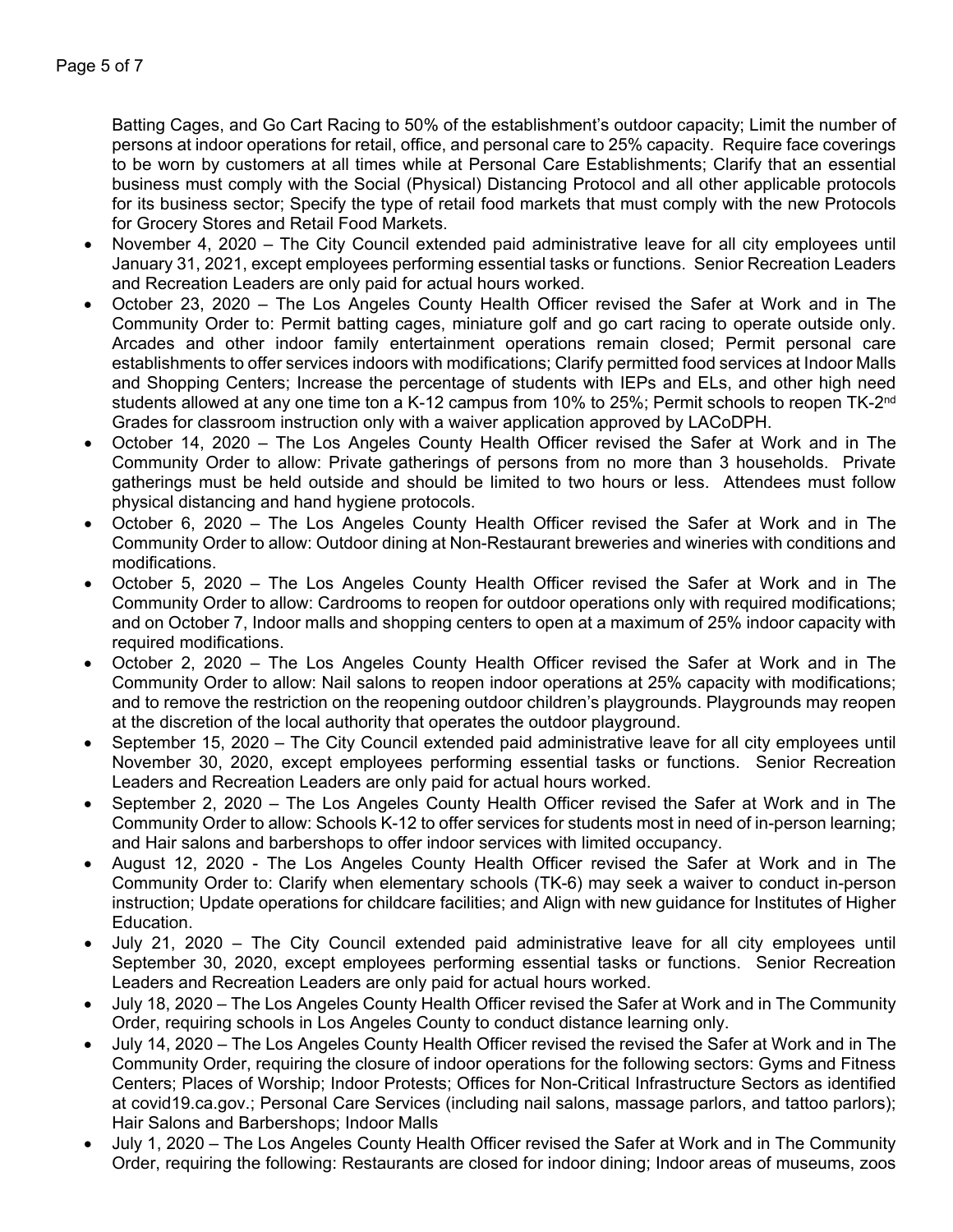and aquariums are closed; Card rooms and satellite wagering facilities are closed; Staff and patrons of gyms must wear cloth face coverings and gloves.

- June 29, 2020 The City Council extended paid administrative leave for all city employees until August 10, 2020, except employees performing essential tasks or functions. Senior Recreation Leaders and Recreation Leaders are only paid for actual hours worked.
- June 28, 2020 The Los Angeles County Health Officer revised the Safer at Work and in The Community Order, requiring all Bars, Wineries, Breweries and Tasting Rooms to close.
- June 18, 2020 The Los Angeles County Health Officer revised the Safer at Work and in The Community Order to modify the requirements for cloth face coverings and to allow the following sectors/services to open with modified operations to comply with guidance provided by LACoDPH: Cardrooms, Satellite wagering facilities and Racetracks with no spectators; Personal care services including: Esthetician, skin care and cosmetology services; Electrology; Nail salons; Body art professionals; Tattoo parlors, microblading and permanent make-up; Tanning salons; Piercing shops; and Massage therapy; Bars, Wineries, Breweries and Tasting Rooms.
- June 11, 2020 The Los Angeles County Health Officer revised the Safer at Work and in The Community Order to allow the following sectors/services to open with modified operations to comply with guidance provided by LACoDPH: Gyms and fitness facilities; Pro-league arenas without live audiences; Day camps; Museums, galleries, zoos and aquariums; Campgrounds, RV parks and outdoor recreation; Music, film and television production; Hotels for leisure travel.
- May 29, 2020 The Los Angeles County Health Officer revised the Safer at Home Order to allow the following services to open with modified operations to comply with guidance provided by LACoDPH: In-Person Dining in Restaurants; Barber Shops and Hair Salons.
- May 26, 2020 The City Council extended paid administrative leave for all city employees until June 30, 2020, except employees performing essential tasks or functions. Senior Recreation Leaders and Recreation Leaders are on paid administrative leave until June 19, 2020.
- May 26, 2020 The Los Angeles County Health Officer revised the Safer at Home Order (HOO) to allow the following to open with modified operations to comply with guidance provided by LACoDPH: Faith-Based Organizations; Indoor and Outdoor Retail Shopping Centers; Flea Markets, Swap Meets and Drive-In Theaters; Pools, Hot Tubs and Saunas in a multi-unit residence or part of a homeowners association.
- May 22, 2020 The Los Angeles County Health Officer revised the Safer at Home Order, moving the County into Stage 2 of the County's Roadmap to Recovery.
- May 13, 2020 The Los Angeles County Health Officer revised and extended the Safer at Home Order. The order is effective immediately and will continue until further notice.
- May 8, 2020 The Los Angeles County Health Officer revised the Safer at Home Order to allow for the conditional and limited reopening of certain lower-risk retail business, golf courses, and public spaces.
- May 5, 2020 The City Council extended paid administrative leave for all city employees until May 31, 2020, except employees performing essential tasks or functions.
- April 21, 2020 The City Council extended paid administrative leave for all city employees until May 15, 2020.
- April 21, 2020 The City Council adopted Resolution No. 5465 extending the proclamation of the existence of a local emergency.
- April 10, 2020 The Los Angeles County Health Officer revised and extended the Safer at Home Order until May 15, 2020.
- March 31, 2020 The City Council extended paid administrative leave for all city employees until May 1, 2020.
- March 20, 2020 The City Manager ordered all city employees to work from home and provided paid administrative leave for all city employees until April 2, 2020.
- March 19, 2020 The Los Angeles County Health Officer issued Safer at Home Order for the Control of COVID-19, until April 19, 2020.
- March 13, 2020 The City Council adopted Resolution No. 5457 proclaiming the existence of a local emergency.